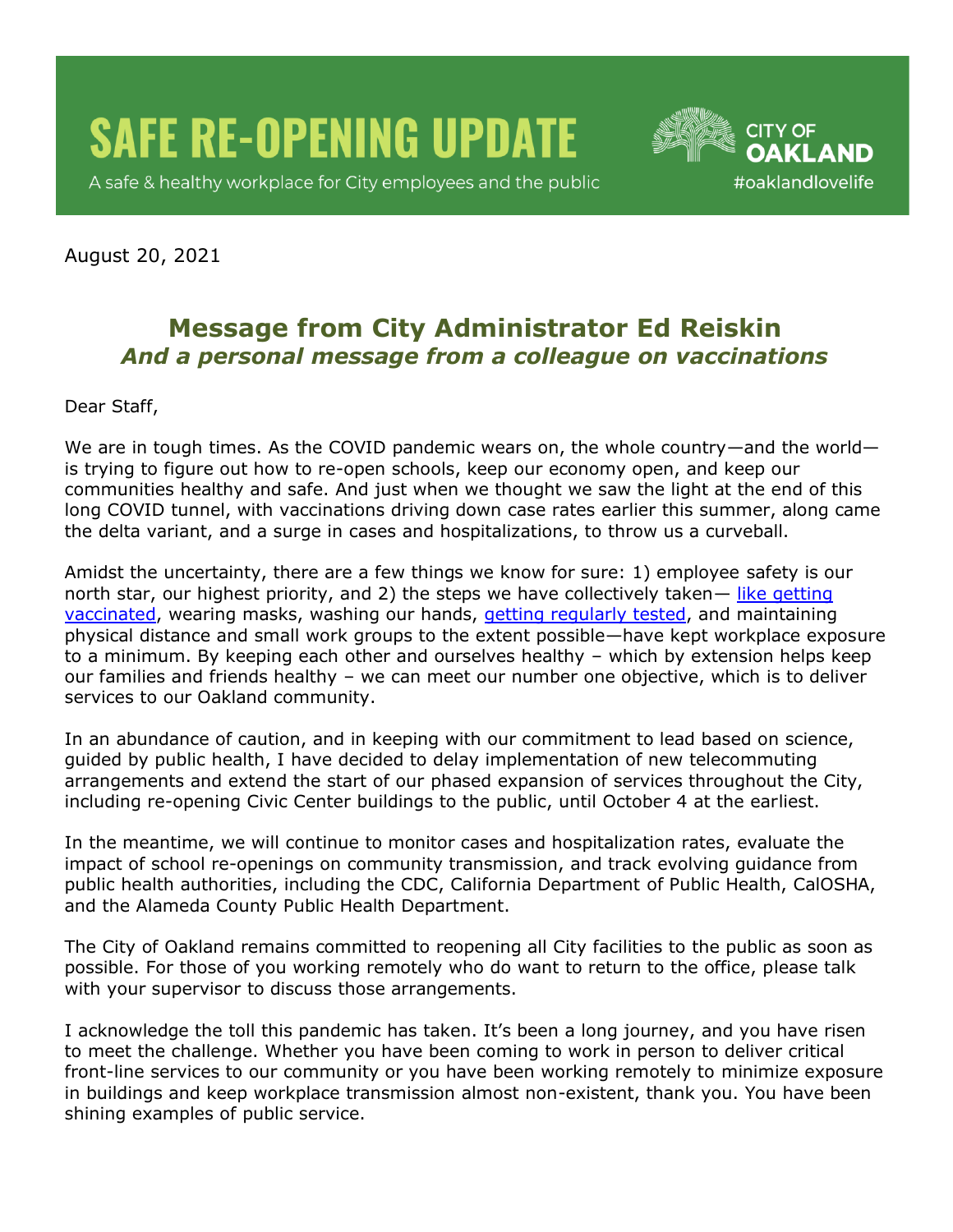Earlier this week, one of our City family members who works in Oakland Public Works, Al Lujan, asked if he could share a personal message with all of you. He said that he hoped that sharing his story might "encourage folks to get vaccinated, and to those that are already vaccinated, to get tested periodically, and continue to mask and practice safe distancing." I was moved by his story, which you'll find below.

Keep up the great work. We will get through this, and we'll do it together.

Ed

## *Esteemed City of Oakland family,*

*On July 28, my older brother called to tell me that he had tested positive for Covid-19 and that he was being admitted to a hospital in Fullerton, CA. His breathing was labored and I could sense the fear in his voice. I was unsure if or when I'd speak to him again.* 

*The following day, on a hunch, I decided to get tested at City Health Urgent Care adjacent to City Hall. Within an hour I received a call to inform me that I had a breakthrough infection for Covid-19 Delta Variant. I packed up my belongings, let the City's Risk Management office know, and went home to quarantine for two weeks. In the following days flu-like symptoms appeared, but I continued to work from home until I couldn't.* 

*Initially, I spent a few days getting my affairs in order as I had let them lapse. I wanted to make sure my daughter and partner would be taken care of. I looked around my house, which I just bought last October, and felt bad at whoever would have the monumental task of packing up or throwing out a lifetime of accumulation.* 

*My brother's wife texted me with periodic updates on his condition. She and two of their kids were also infected but had only moderate symptoms.*

*I was vaccinated in March of this year. Neither my brother nor his family were vaccinated. They cited mistrust, misinformation and the belief that since he worked alone repairing air conditioning units and she is a housewife that they would be safe from harm.* 

*I've weighed the pros and cons of coming forward to share that I contracted Covid-19 despite being vaccinated. On the cons list was the dread that some anti-vaxxer would use the fact that the vaccinated can still become infected to argue "what's the point of getting vaccinated?" The point is that my symptoms were bearable. The worst being the loneliness of seeing my partner drop off groceries to my porch from the window. The point is that breakthrough infections for folks who have been vaccinated are less than 1% of all Covid cases, per the CDC. The point is that I was not hospitalized, intubated or struggled to breathe.* 

*I felt shame followed by guilt. Shame that I let my guard down, feeling invincible that I was vaccinated and that here in the Bay Area we were turning a corner. Guilt that I may have, unknowingly, helped spread the virus. I moved past that.* 

*I felt anger and sadness at my brother and all the others who resist common sense and continue to fight against the very things that can help us come out of these unprecedented times. I am still working to move past that.*

*In the 90's I volunteered and worked in hospice for over a decade during the AIDS pandemic in S.F. I remember the fear, anger and abandonment many folks living with and dying from HIV/AIDS experienced. And I remember the heroes who reached out to help one another, who*